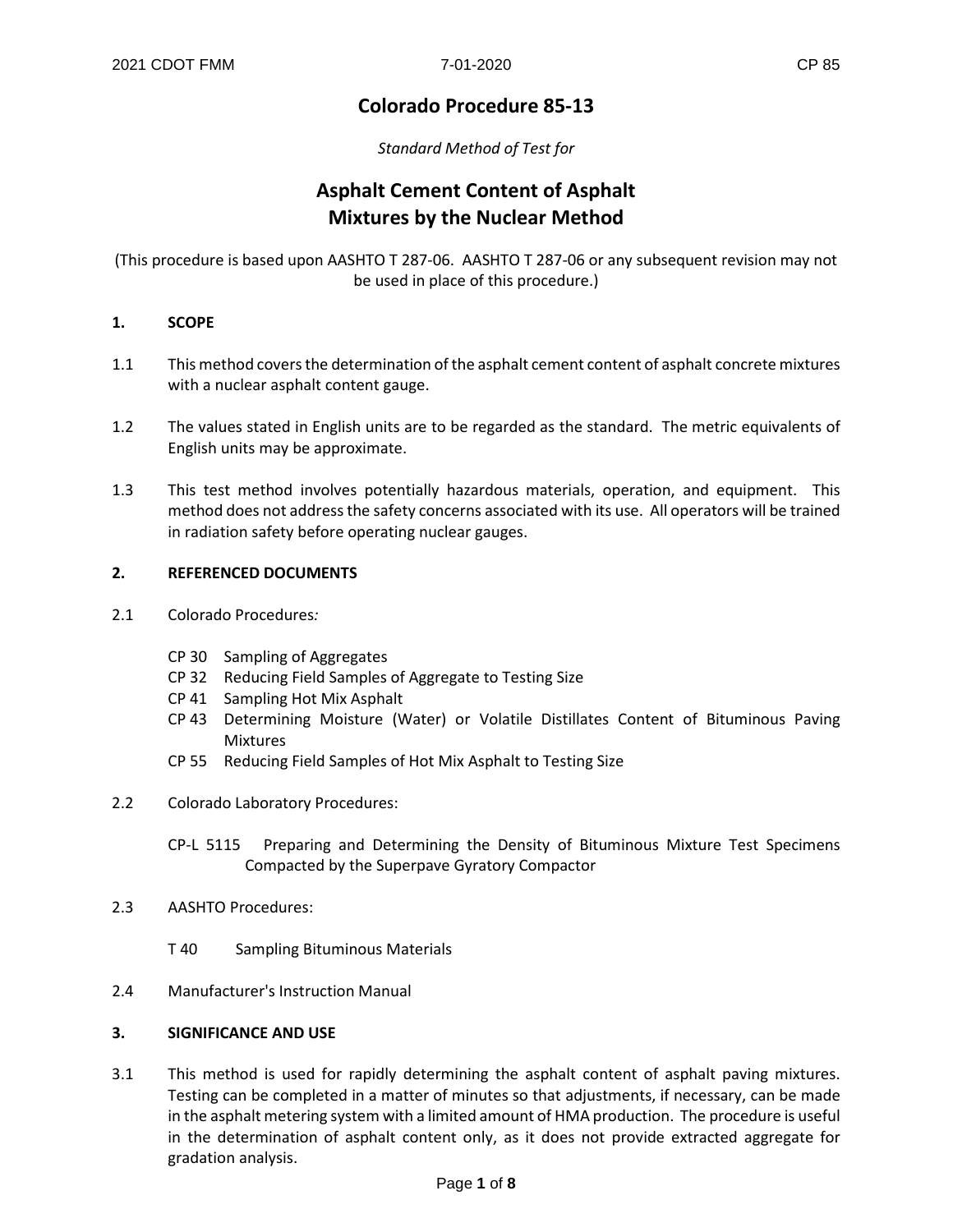- 3.2 This procedure determines the asphalt binder content of a test sample by comparing the measured asphalt binder content with previously established correlation data. The asphalt binder content is expressed as a percentage of the mass of the asphalt mixture.
- 3.3 Accurate results are dependent upon the proper correlation of the nuclear gauge to the material being tested. This procedure is sensitive to the type and gradation of the aggregate, hydrated lime, and the percentage and source of the asphalt binder.
- 3.4 This procedure measures the total amount of hydrogen in a sample, including hydrogen present in the form of water. Unless the test sample is completely free of moisture, the percentage of moisture must be determined as outlined in Subsection 10.2, and correction shall be made to compensate for the moisture.
- 3.5 This procedure may be used with reclaimed asphalt pavement (RAP) incorporated into the mixture, if approved by the Region Materials Engineer, provided that the RAP is of uniform gradation, asphalt content, and asphalt type. When RAP is used, the RAP should be mixed in the correlation samples at the same rate that will be used in the asphalt concrete mixture being tested.

# **4. APPARATUS**

- 4.1 Nuclear Asphalt-Content (AC) Gauge.
- 4.1.1 Variability of the AC Gauge at 6 percent asphalt content shall be no greater than 0.05 percent for a 4-minute count.
- 4.1.2 The variability of the AC Gauge is determined from the slope of the correlation curve and the standard deviation of the count rate. Variability is calculated as follows:

$$
V=\frac{s.d.}{s}
$$

Where:

- $V = AC$  Gauge variability, in percent asphalt,
- s.d. =Standard Deviation, in counts per automatically timed period,
- $s =$  Slope, in counts per percent asphalt.

The standard deviation is calculated from 20 individual automatically timed readings (per manufacturer's instructions for operation of the equipment). Counts are taken on a sample with asphalt cement content within  $\pm$  0.5 percent of the mix design.

- 4.1.3 The range of control mix shall be between 2 and 14 percent asphalt cement by weight.
- 4.2 Sample Pans Three or more stainless-steel pans. Dimensions as specified by the gauge manufacturer. Sample pans with excessive asphalt cement residue, visible damage, or deformity shall not be used. When cleaning agents are used on the sample pans they shall be washed with water and dried before use.

**Note 1:** The residue left by the cleaning agents may contain hydrogen that can affect nuclear gauge readings.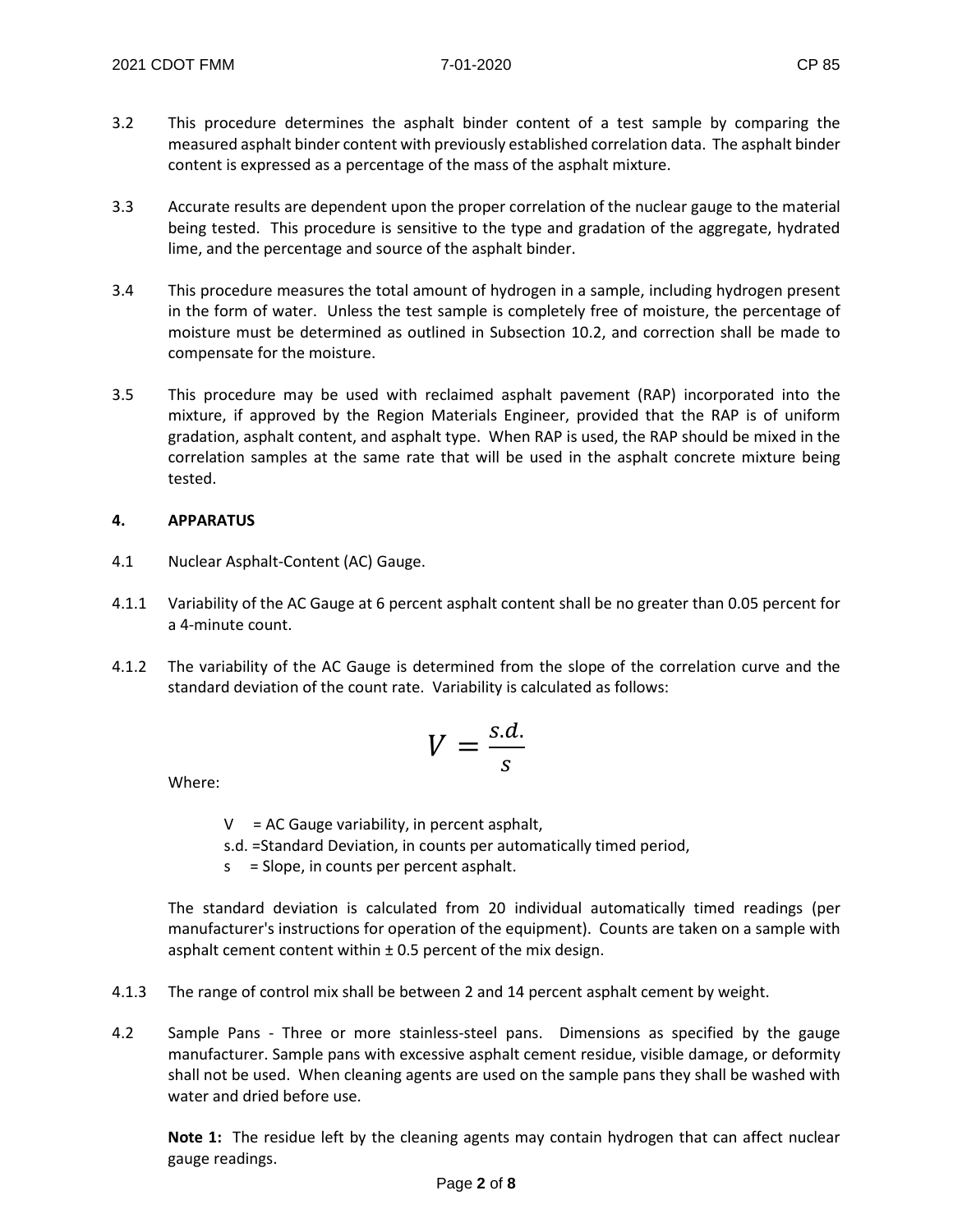- 4.3 Balance Capable of weighing to 15 kg (33 lb), readable to 0.1 g.
- 4.4 Oven Capable of heating to  $350^\circ$ F ± 5 $\circ$  (177 $\circ$ C ± 3 $\circ$ ).
- 4.5 Straightedge Steel, approximately 18 in. (450 mm) in length.
- 4.6 Plywood 3/4 in. (20 mm) or heavier, or metal plate 3/8 in. (10 mm) or heavier having an area slightly larger than the top of the sample pans or wooden survey stake longer than the width of the sample pan.
- 4.7 Assorted spoons, spatulas, and mixing bowls.
- 4.8 Thermometer Temperature range of 50ºF to 500ºF (10ºC to 300ºC).

# **5. PRECAUTIONS**

- 5.1 The nuclear asphalt-content gauge may be sensitive to outside influence and therefore:
- 5.1.1 Any other source of neutron radiation shall be kept at least 33 ft (10 m) from the equipment.
- 5.1.2 The space within 3 foot of the AC gauge shall be kept free of hydrogenous materials such as coffee cups, water, oil, WD40, asphalt, or plastic materials.
- 5.1.3 All personnel shall be kept at least 3 feet away from the AC gauge during testing.
- 5.1.4 The AC gauge shall not be located within 3 ft of any water supply tanks, fuel tanks, or other liquid containers subject to fluctuating liquid levels.
- 5.2 Moving the AC gauge to a different location may cause a change in the background radiation measurements. New background measurements and possibly a new correlation will be necessary before use.

## **6. SAMPLING**

- 6.1 Obtain samples of aggregate per CP 30. Reduce samples of aggregate to testing size according to CP 32.
- 6.2 Obtain samples of asphalt binder per AASHTO T 40.
- 6.3 Obtain samples of the freshly produced HMA per CP 41. Reduce samples of HMA to testing size according to CP 55.

# **7. STANDARDIZATION**

7.1 All nuclear devices are subject to long-term aging of the radioactive source, detectors, and other electronic systems, which may change the relationship between count rate and asphalt content. Because of this aging, new correlation curves shall be run each construction season. Changes in the surroundings of the asphalt content gauge (Subsection 5.1.1 to 5.2) may also produce increases or decreases in the count rate. To minimize these effects, background counts must be taken at least once per day.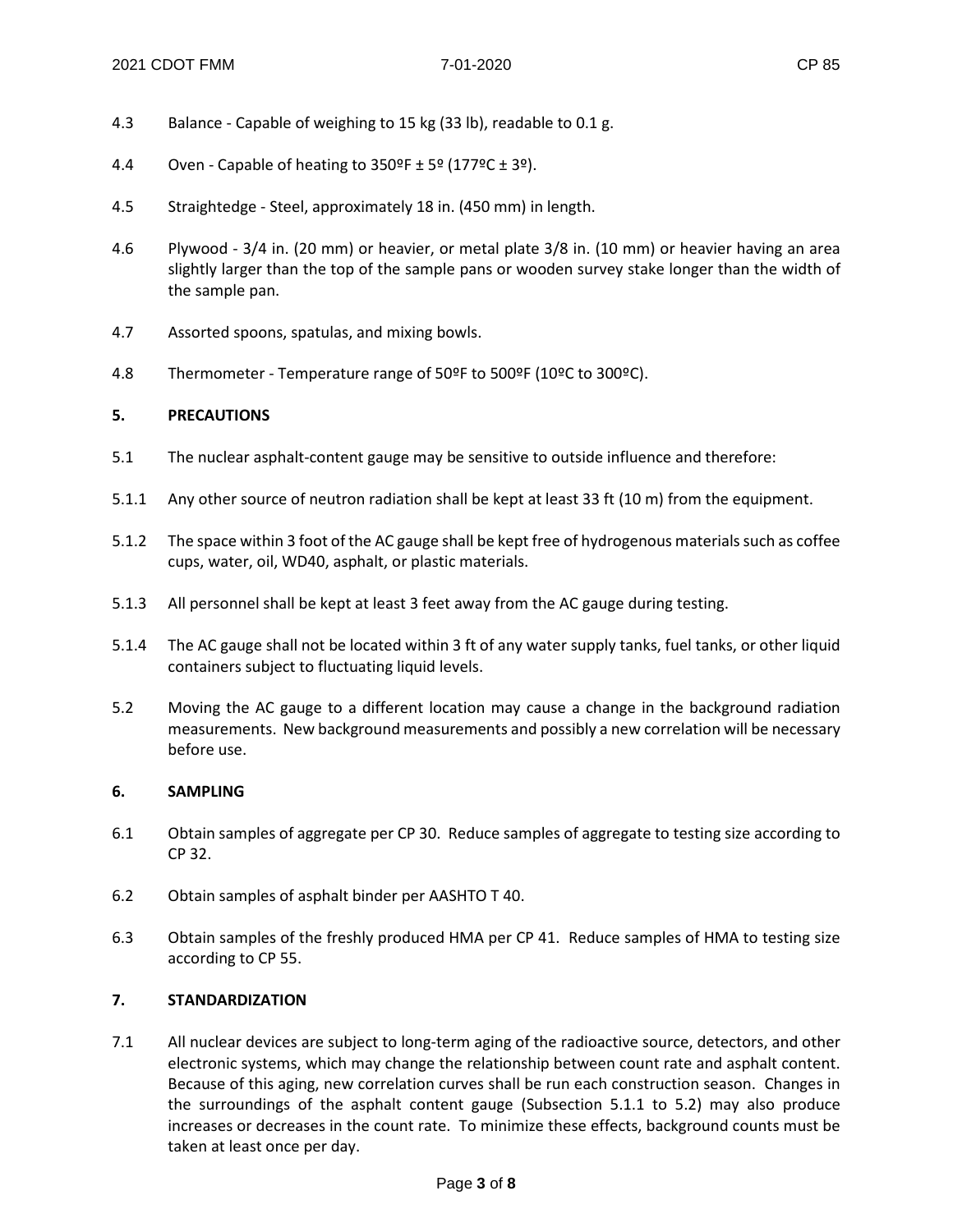7.2 Turn the Asphalt Content Gauge on and allow a 20-minute warm-up period before using the gauge. Perform a background test of at least 8 minutes with an empty chamber and record the background count on the Nuclear Asphalt Content Gauge Log.

For Troxler gauges a variation of less than or equal to 1 percent from the previous background count is acceptable. If the variation is greater than 1 percent, check for conditions identified in Subsection 5.1.1 to 5.2 and repeat the test. If the variation remains, follow Subsection 7.4.

For CPN gauges a CHI value (acronym from gauge display) of 1.00 ± 0.25 is acceptable. If the CHI value is outside the range check for conditions identified in Subsection 5.1.1 to 5.2 and then repeat the test. If the CHI value remains outside the range follow Subsection 7.4.

- 7.3 Verify gauge stability by performing a statistical stability test on all new or repaired AC Gauges before use and once per month when the gauge is in use. A failing statistical stability test should be repeated after ensuring that the chamber is empty and checking for the conditions identified in Subsections 5.1.1 to 5.2. If the test still fails, follow Subsection 7.4.
- 7.4 If an AC Gauge has failed either the background test or the statistical stability test, contact the On-Site Radiation Safety Officer, or contact the manufacturer of the gauge for guidance.

**Note 2:** If the equipment is being used either continuously or intermittently during the day, it is best to leave the power on during the day to prevent having to repeat the background count. This may also provide more stable and consistent results.

## **8. CORRELATION PAN PREPARATION**

- 8.1 This method is sensitive to the type of aggregate, percentage, and source of asphalt cement, aggregate gradation, and all additives, including hydrated lime. Accordingly, a correlation must be developed for each mix type. The correlation will be established with three or more points. A baseline dry aggregate count must also be taken to determine whether changes in aggregate properties are affecting the asphalt cement content determinations.
- 8.1.1 Sample the aggregate at the plant per Subsection 6.1. The aggregate shall be oven-dried at 300ºF  $\pm$  15<sup>o</sup> (149<sup>o</sup>C  $\pm$  8<sup>o</sup>) to constant weight. The aggregate may be a composite generated from individual components by the percentage of weight according to the mix design or a cold feed combined aggregate sample (without hydrated lime added) from an HMA production facility. The cold feed combined aggregates' conformance to the mix design gradation targets shall be verified before correlation. Enough aggregate shall be obtained for a minimum of one dry aggregate and three mix samples. Approximately 65 lb (30 kg) total will be required.
- 8.1.2 Hydrated lime, if required by the mix design, shall be added to the aggregate in the laboratory.
- 8.2 Dry Aggregate Count:
- 8.2.1 A dry aggregate count should be made often enough to ensure that changes in aggregate do not occur unnoticed (approximately once per week). If a change greater than ± 0.5 percent occurs, a new correlation shall be run.
- 8.2.2 Place the dry hot aggregate in a tared sample pan in two equal layers.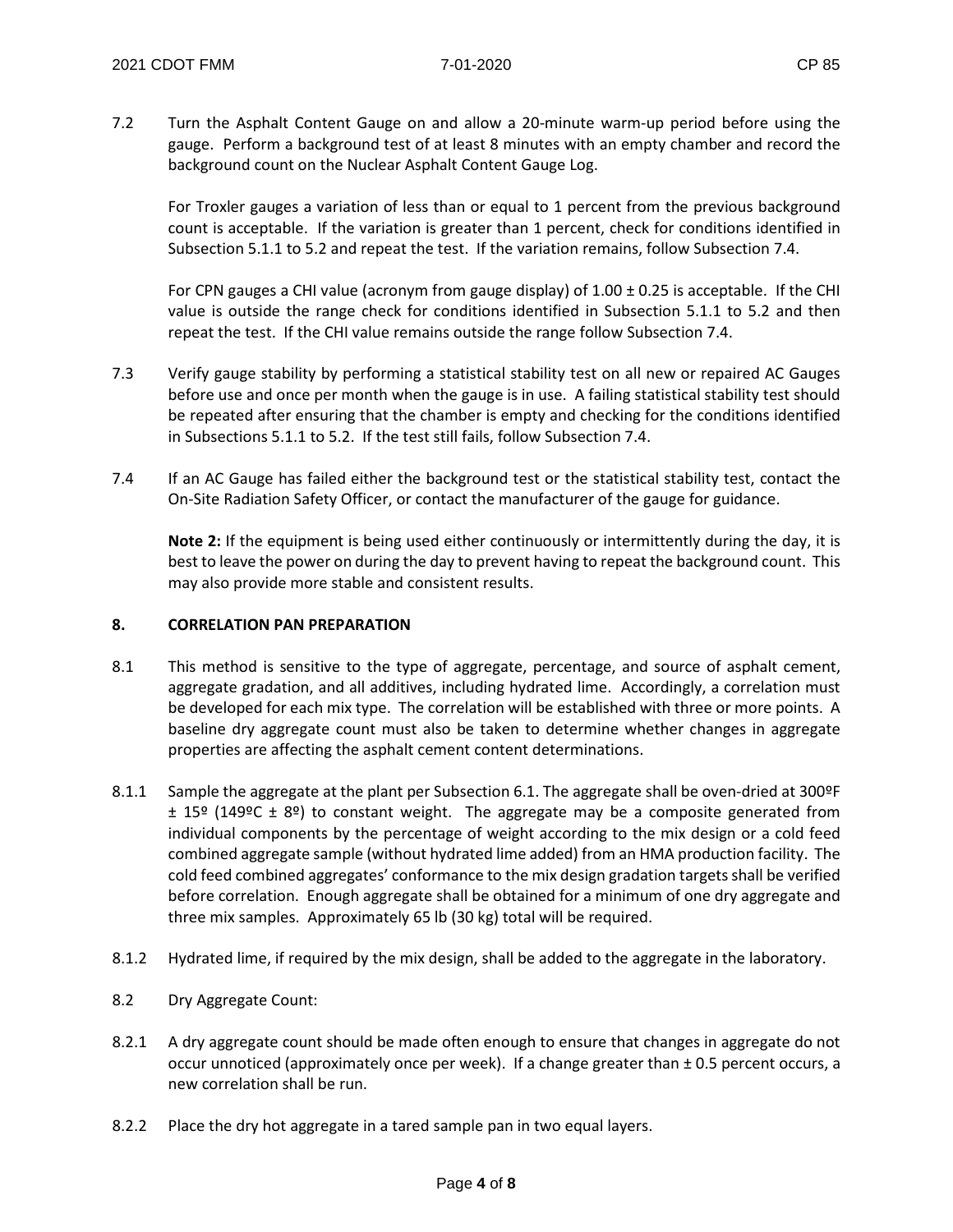8.2.3 Use a spatula to distribute the aggregate uniformly so that the coarse and fine aggregate does not segregate.

**Note 3:** Too much spading can cause the fines to migrate to the bottom, resulting in excessive sample weight.

- 8.2.4 Raise and drop the pan approximately one inch, four times. Be sure that the pan bottom strikes evenly.
- 8.2.5 Fill the pan with the second layer slightly above the top rim.
- 8.2.6 Raise and drop the pan approximately one inch, four times.
- 8.2.7 Place a straightedge firmly across the rim and use a sawing motion to strike off the surface of the sample so that it is flush with the rim. Gaps between the straight edge and the sample shall be filled with fine aggregate and the sample leveled. Do not compact the sample. Obtain and record the temperature and weight of the sample.
- 8.2.8 Obtain a 16-minute sample count following the gauge manufacturer's instructions. This count will be used to determine if changes occur in the aggregate used during construction.
- 8.3 There are two methods used to prepare the sample pans used for correlation. Method A is used when each laboratory prepares and tests the pans. Method B is used when the sample pans are prepared in the Contractor'slab and then used for the correlation curve generation in a CDOT lab. The Region Materials Engineer will designate which method will be used.

## **Method A**

8.3.1 Heat all bowls, sample pans, tools, aggregate, and asphalt binder to the mixing temperature listed in CP-L 5115 for the asphalt binder being used. An initial or "butter" mix is required to condition the mixing equipment. Mix a minimum of three asphalt concrete samples to cover the approximate range of the design asphalt content. Mix one at the design asphalt content, one at 1.0 percent above and one at 1.0 percent below, or at other percentages as required to cover the range of expected use. Use the same source, grade, and type of asphalt binder that will be used in the asphalt concrete mixture to be tested. All elements of the mix design must be utilized, including hydrated lime.

**Note 4:** It is recommended that the design optimum asphalt content sample be mixed and placed in the sample pan first to determine the test weight for all samples.

- 8.3.2 Fill the sample pan one-half full, evenly distributing the sample in the pan.
- 8.3.3 Level the asphalt concrete mixture with a trowel or spatula.
- 8.3.4 Fill the remainder of the pan so that the asphalt concrete mixture is mounded above the top of the pan. Record the weight of the asphalt concrete mixture in the pan. This is the weight that all correlation and test samples will be measured.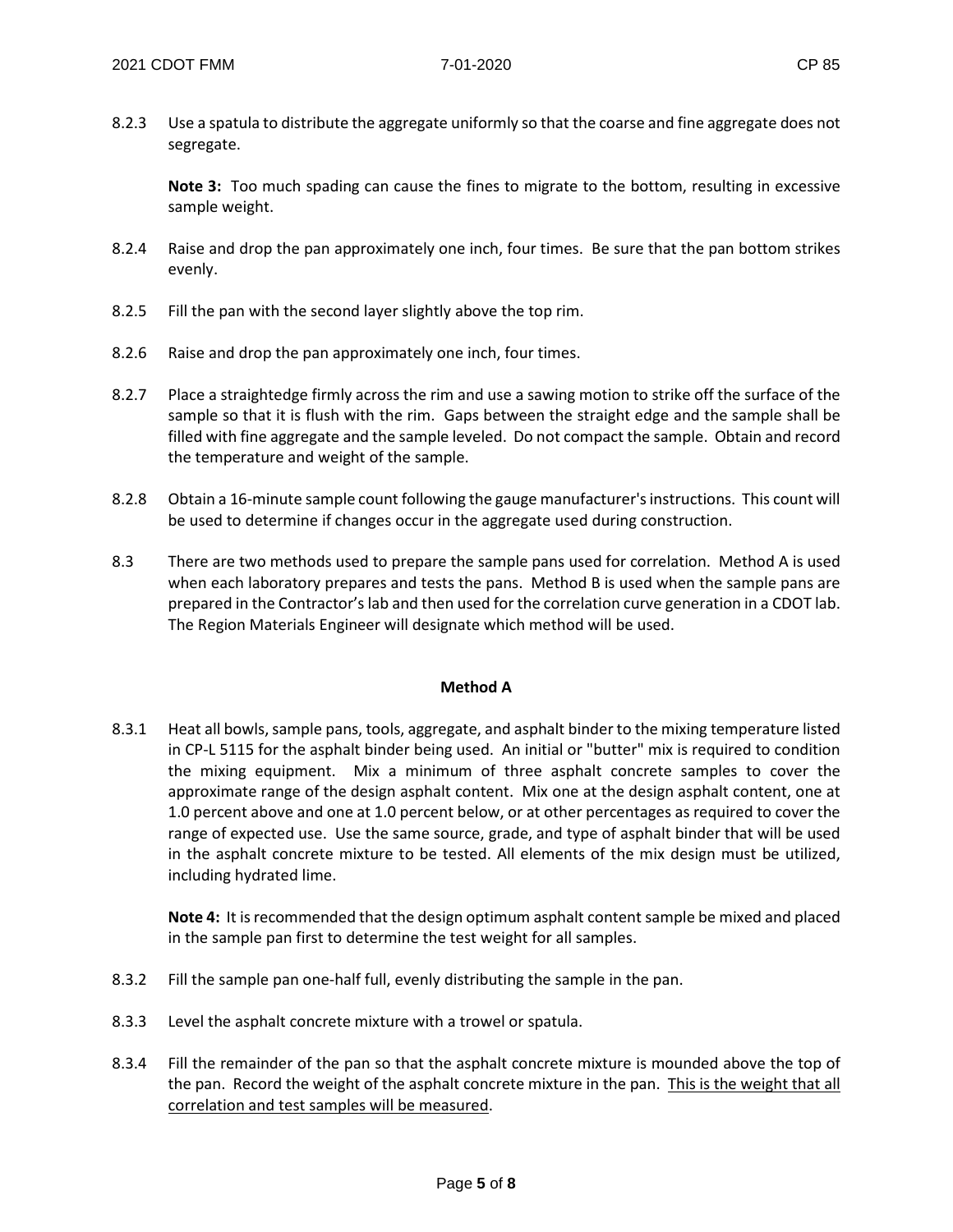8.3.5 Use a metal plate, plywood, or survey stake to consolidate the asphalt concrete mix until it is even with the top edge of the pan. Make sure that excessive voids are not visible in the corners of the pan. All specimens shall be compacted at a temperature between 250ºF - 300ºF (121ºC - 149ºC).

**Note 5:** For AC gauges that do not have temperature compensation capability, obtain and record the temperature of the sample. This is the temperature  $\pm$  10°F ( $\pm$  6°C) at which all samples and correlation pans will be measured.

8.3.6 Prepare the remainder of the correlation sample pans following the procedures of 8.3.1 thru 8.3.5. Use the same weight of asphalt concrete mixture in each pan.

#### **Method B**

- 8.3.7 CDOT personnel will witnesses the Contractor's laboratory prepare the correlation sample pans following the procedures of 8.3.1 through 8.3.6.
- 8.3.8 When CDOT personnel cannot witness the Contractor's laboratory prepare the correlation sample pans; CDOT personnel will prepare a sample at optimum AC content following the procedures of 8.3.1 thru 8.3.5.
- 8.3.8.1 After procedures 9.1 through 9.5 the CDOT prepared sample pan will be tested following the procedures of 10.9 and 10.10. If the gauge result varies by more than 0.20% from the optimum AC content, a new gauge correlation is required.

## **9. CORRELATION GENERATION:**

9.1 Follow the gauge manufacturer's procedures to start a new correlation.

**Note 6:** Most gauge manufacturers use the term calibration instead of correlation for preparing a correlation curve.

- 9.2 Place the sample pan in the gauge and set the count time for a 16-minute count. Proceed following the manufacturer's instructions for the operation of the equipment and the sequence of operation.
- 9.3 Repeat Subsection 9.2 for the remainder of the correlation samples.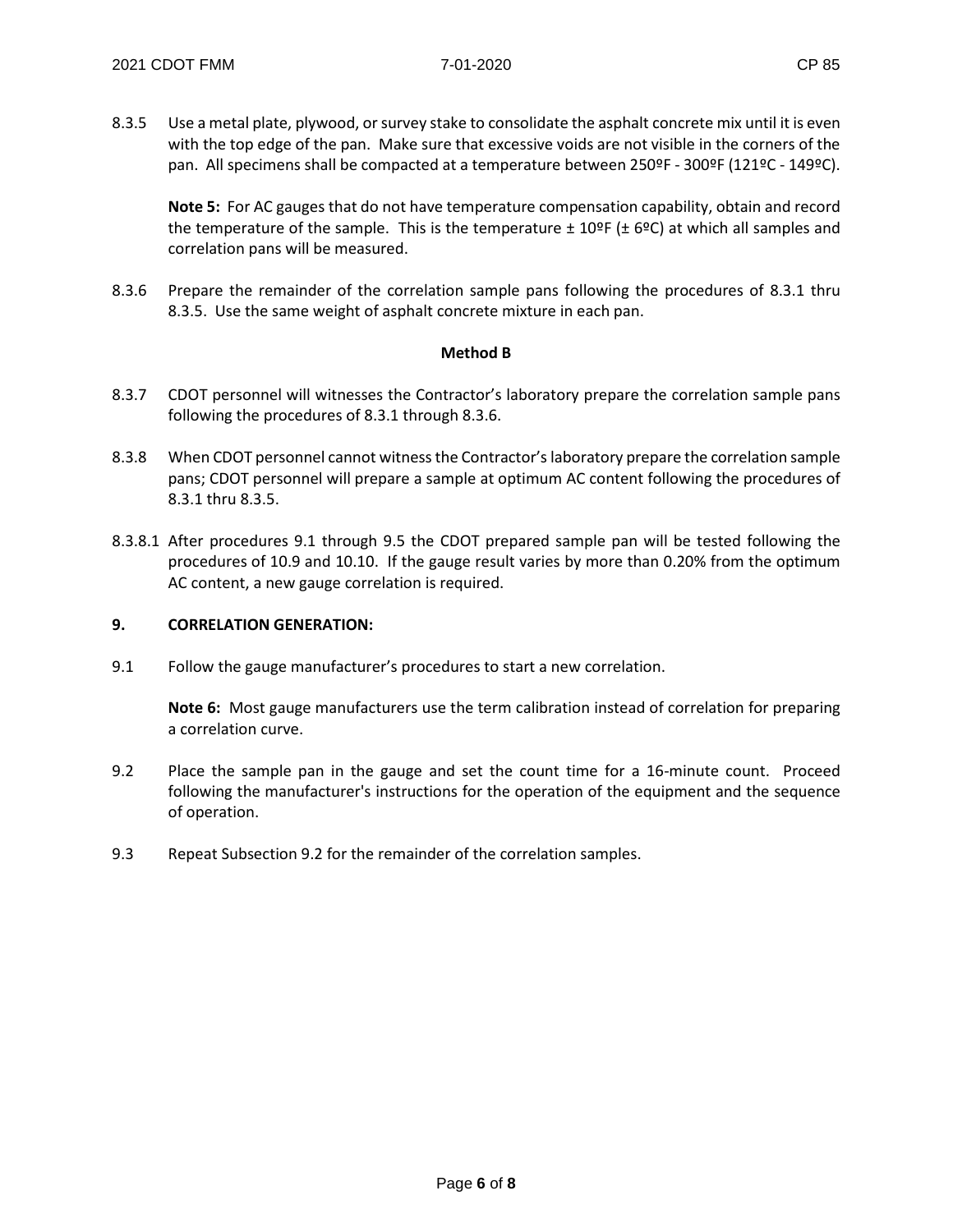9.4 Prepare a correlation curve by plotting the correlation asphalt concrete mixture sample readings versus asphalt content on linear graph paper, choosing convenient scale factors for counts and asphalt content. Connect the points with a straight line. On most gauges, the equation (slope and intercept) for this line is generated internal to the gauge. A correlation will be considered acceptable if the correlation factor is greater than or equal to 0.9990.

Correlation Factor = 
$$
\sqrt{1 - \frac{\Sigma i (Yi - \hat{Y}i)^2}{\Sigma i (Yi - \bar{Y})^2}}
$$

Where:

 $Y_i$  = Actual percent asphalt values for each sample,

- $\widehat{Y}_l$  = Calculated percent asphalt values from the curve,
- $\overline{Y}$  = Mean value of the actual percentages asphalt
- $i =$  Number of correlation samples.
- 9.5 After procedure 9.4 perform an additional background count to compare with the original background count performed in Subsection 7.2. A variation of greater than 1.0 percent from the previous background count is unacceptable.

**Note 7:** The formula to calculate the slope and intercept of a straight line is

$$
Y = mx + b
$$

The slope, m, is calculated using the following equation.

Slope(m) = 
$$
\frac{y_2 - y_1}{x_2 - x_1}
$$

The intercept, b, is calculated using the following equation.

$$
b=y_1-mx_1
$$

Where for Troxler Gauges:

 $x_1$  = Measured count of Point 1/1000,

- $x_2$  = Measured count of Point 2/1000,
- $y_1$  = Percent AC of Point 1,
- $y_2$  = Percent AC of Point 2.

Where for CPN Gauges:

 $x_1$  = Percent AC of Point 1,

- $x_2$  = Percent AC of Point 2,
- $y_1$  = Measured count of Point 1,

 $y_2$  = Measured count of Point 2.